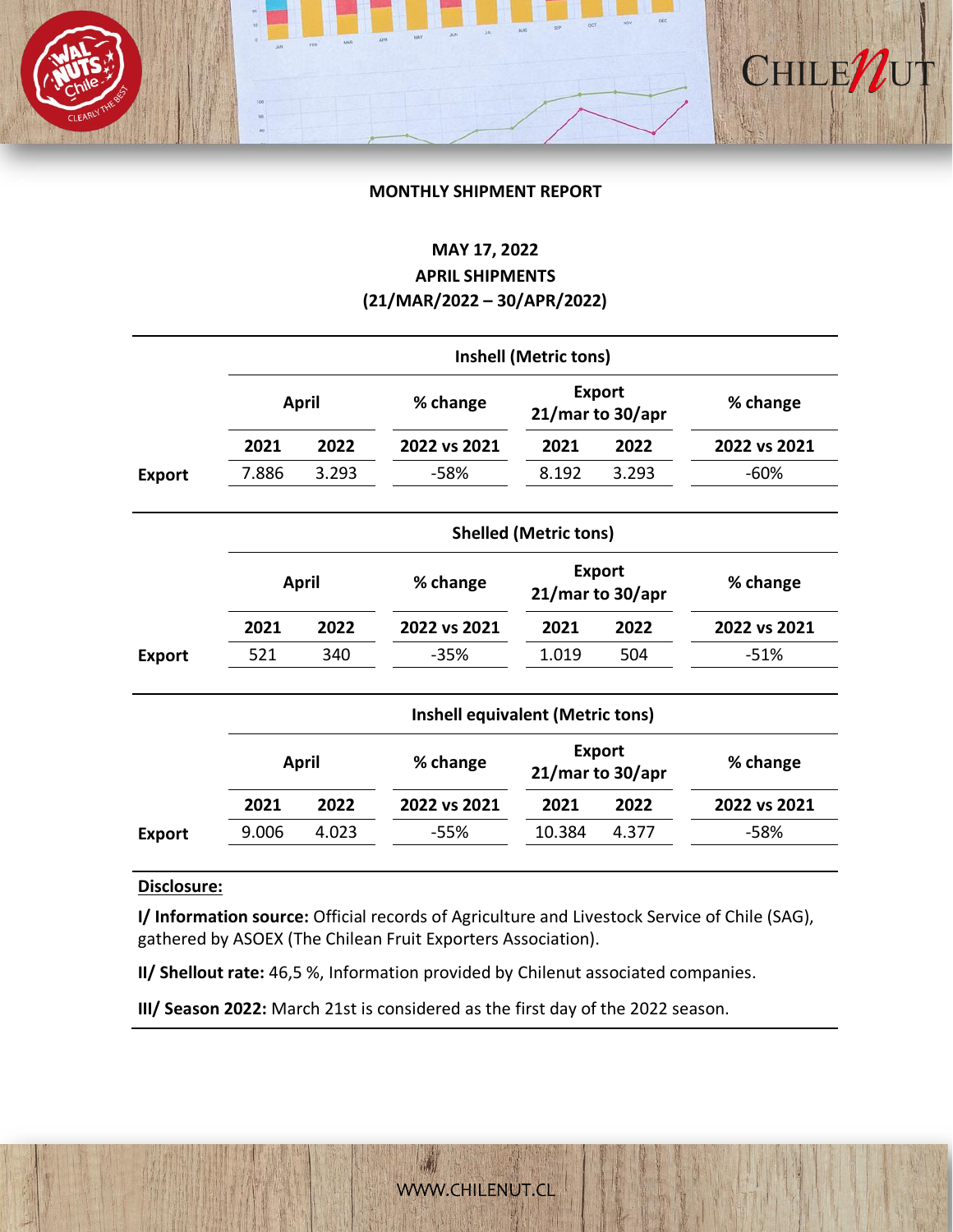



[WWW.CHILENUT.CL](http://WWW.CHILENUT.CL)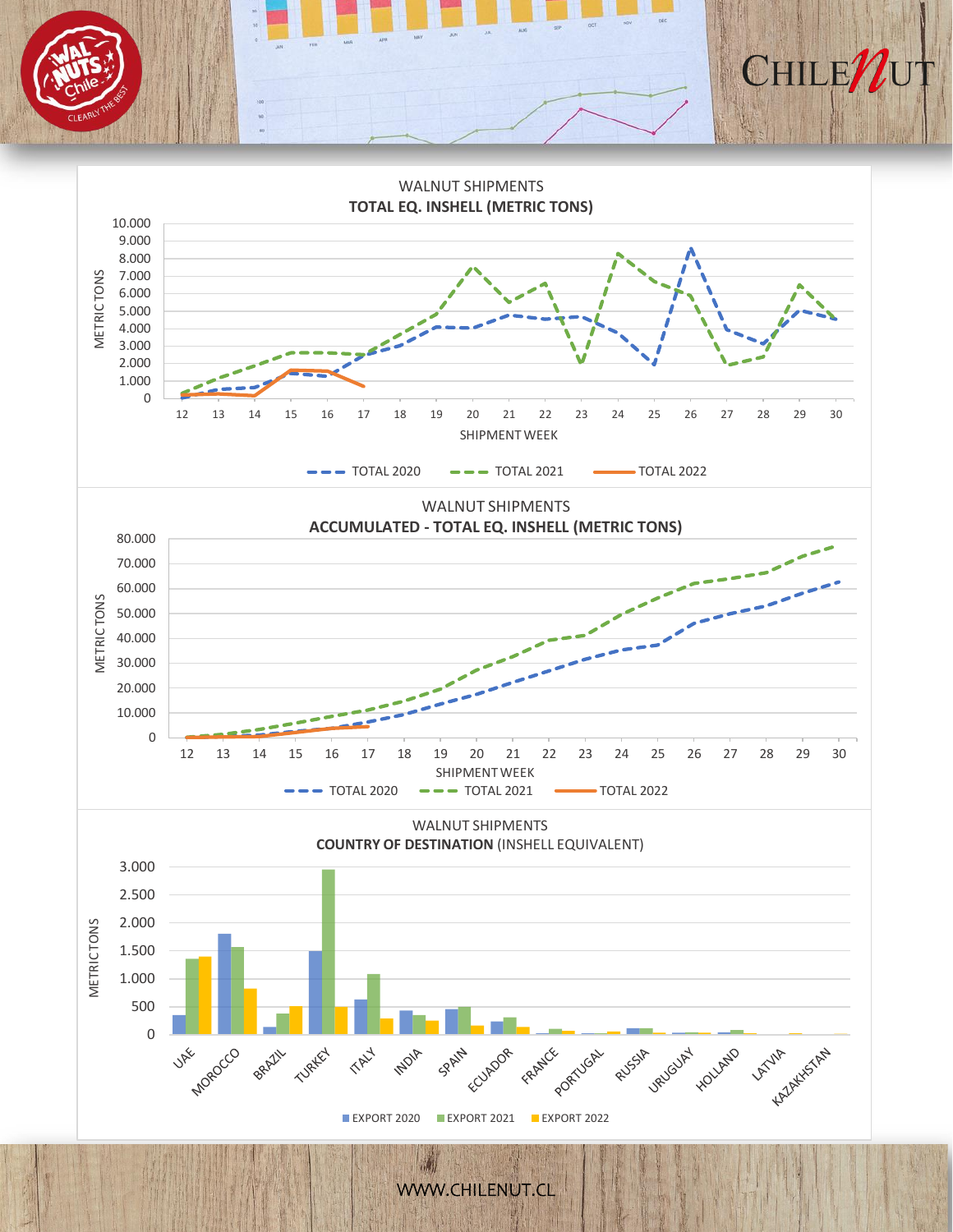

#### **WALNUT SHIPMENTS BY COUNTRY OF DESTINATION (KILOGRAMS)** *21/Mar/2022 to 30/Apr/2022*

|                                     |                        | <b>INSHELL</b>       |                |              | <b>SHELLED</b> |              |
|-------------------------------------|------------------------|----------------------|----------------|--------------|----------------|--------------|
|                                     | 2021                   | 2022                 | % VAR          | 2021         | 2022           | % VAR        |
| <b>MIDDLE EAST/AFRICA</b><br>Israel | 0                      | 0                    | 0%             | 23.100       | 0              | $-100%$      |
| Lebanon                             | 80.000                 | 0                    | $-100%$        | 0            | 0              | 0%           |
| Morocco                             | 1.567.702              | 827.000              | $-47%$         | 0            | 0              | 0%           |
|                                     |                        |                      |                |              |                |              |
| Turkey<br>U.A.E                     | 2.599.150<br>1.356.675 | 338.050<br>1.397.275 | $-87%$<br>3%   | 164.680<br>0 | 75.573<br>0    | $-54%$<br>0% |
| Other                               | 15.280                 |                      | 29%            | 9.970        | 0              | $-100%$      |
| <b>SUBTOTAL MIDDLE EAST/AFRICA</b>  | 5.618.807              | 19.660<br>2.581.985  | $-54,0%$       | 197.750      | 75.573         | $-61,8%$     |
|                                     |                        |                      |                |              |                |              |
| <b>EUROPE</b>                       |                        |                      |                |              |                |              |
| Belgium                             | 266.075                | 0                    | $-100%$        | 16.830       | 0              | $-100%$      |
| France                              | 0                      | 0                    | 0%             | 47.484       | 32.800         | $-31%$       |
| Germany                             | $\mathbf{1}$           | 0                    | $-100%$        | 150.070      | 0              | $-100%$      |
| Holland                             | 20.000                 | 16                   | $-100%$        | 29.410       | 10.000         | -66%         |
| Italy                               | 1.061.000              | 289.020              | $-73%$         | 10.000       | 0              | $-100%$      |
| Poland                              | 0                      | 0                    | 0%             | 10.000       | $\Omega$       | $-100%$      |
| Portugal                            | 0                      | 33.600               | $\overline{a}$ | 10.008       | 10.008         | 0%           |
| Romania                             | 60.000                 | 0                    | $-100%$        | 0            | 0              | 0%           |
| Russia                              | 0                      | $\Omega$             | 0%             | 55.000       | 18.790         | $-66%$       |
| Spain                               | 392.970                | 113.700              | $-71%$         | 48.794       | 24.794         | -49%         |
| Switzerland                         | 0                      | 0                    | 0%             | 9.710        | 0              | $-100%$      |
| U.K.                                | 0                      | 0                    | 0%             | 37.000       | $\Omega$       | $-100%$      |
| Other                               | 52.790                 | 0                    | $-100%$        | 4.000        | 10.000         | 150%         |
| <b>SUBTOTAL EUROPE</b>              | 1.852.836              | 436.336              | $-76,5%$       | 428.306      | 106.392        | -75,2%       |
| <b>AMERICA</b>                      |                        |                      |                |              |                |              |
| Brazil                              | 2.000                  | 1.000                | $-50%$         | 173.860      | 236.300        | 36%          |
| Ecuador                             | 9.890                  | 0                    | $-100%$        | 141.420      | 64.451         | $-54%$       |
| Peru                                | 80.000                 | 0                    | $-100%$        | 27.060       | 0              | $-100%$      |
| Uruguay                             | 0                      | 0                    | 0%             | 20.989       | 18.712         | $-11%$       |
| Other                               | 1.705                  | 0                    | $-100%$        | 18.880       | 2.550          | $-86%$       |
| <b>SUBTOTAL AMERICA</b>             | 93.595                 | 1.000                | $-98,9%$       | 382.209      | 322.013        | $-15,7%$     |
| <b>ASIA / OCEANIA</b>               |                        |                      |                |              |                |              |
| Australia                           | 0                      | 0                    | 0%             | 10.791       | 0              | $-100%$      |
| China                               | 70.004                 | 0                    | $-100%$        | 20           | $\Omega$       | $-100%$      |
| India                               | 349.796                | 254.063              | $-27%$         | 0            | 0              | 0%           |
| Vietnam                             | 207.200                | 19.425               | $-91%$         | 0            | 0              | 0%           |
| Other                               | 0                      | 0                    | 0%             | 0            | 0              | 0%           |
| <b>SUBTOTAL ASIA / OCEANIA</b>      | 627.000                | 273.488              | $-56,4%$       | 10.811       | $\mathbf 0$    | $-100,0%$    |
| <b>TOTAL</b>                        | 8.192.238              | 3.292.809            | $-59,8%$       | 1.019.076    | 503.978        | $-50,5%$     |

[WWW.CHILENUT.CL](http://WWW.CHILENUT.CL) 

潮